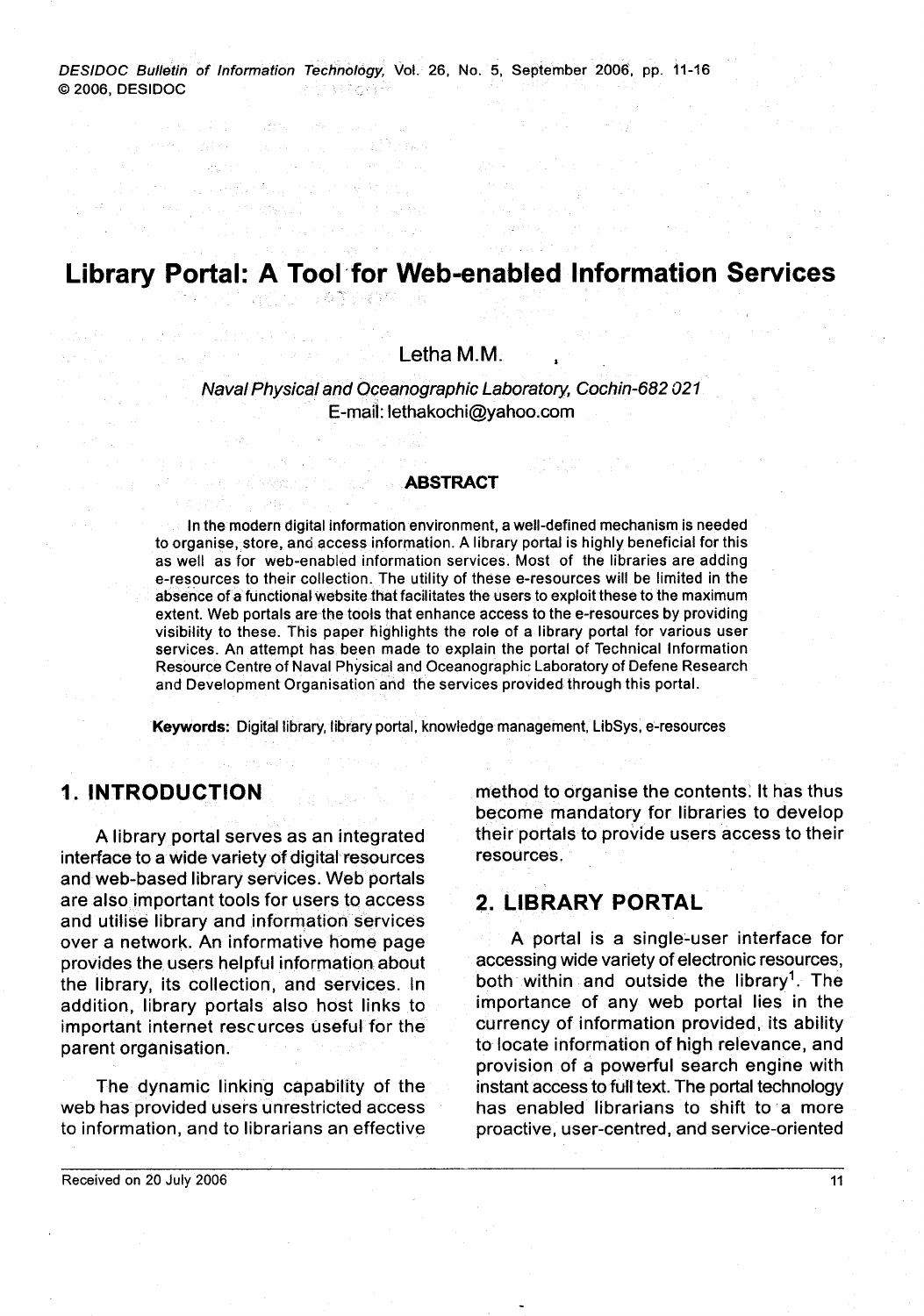model of library. Web page of a library is not only excellent medium for publicising the library activities, but also a mechanism for accessing its resources and services.

Users need a ready database of documents (or catalogue) that they can access remotely, so that search and retrieval time is reduced<sup>2</sup>. The library portal should provide details mainly in three areas, viz., about library, its collection, and services. The u'sers need a platform to communicate with the librarians to suggest or reserve a document from their workplace rather than coming to the library.

Library portals are the websites which solve this problem by providing access to all relevant e-resources at one point.

# **3. DESIGNING A GOOD WEB PAGE**

Good web pages incorporate basic principles of good design, organisation, and writing. Website positioning, searching, and also the provision of help features are the three factors to be considered $3$  for good designing.

#### **3.1 Library Website Positioning**

Library website positioning ensures direct and obvious links from the institution's main homepage to the library homepage. Subsequently, the library home page immediate links users to relevant and subject-specific contents. The library homepage also limits the number of mouse clicks a user needs to get to full-text access. Depending on the sizeof organisation and structure of library, three or four clicks are ideal between the institution's homepage and full text access.

#### **3.2 Library Website Searching**

Library website searching allows searches on metadata or keywords associated with the journals. It offers options for restricting a search, and specially includes drop-down menus. It also offers comprehensive searchable lists of online resources and providers an A-Z and subject-area list.

# **3.3 Library Website Help Features**

Library website help features include a list of library staff with their telephone numbers and e-mail addresses; provides well-structured frquently asked questions and step-by-step guides as part of website; incorporates subjectspecific help features; and provides appropriate guides for all levels of users.

### **4. PORTAL CONTENTS**

A library portal can be made up of three types of contents<sup>4</sup>, viz., information about the library-staff directory, floor plan, library rules, etc.; electronic versions of the traditional library services: Alert services, electronic SDI, virtual reference service, online document delivery service, request for purchases, etc.; and access to library content: Online catalogue,<br>full-text e-iournals, e-books and other full-text e-journals, e-books e-documents, institutional repositories, free accessible internet resources, etc.

# **5. WEB-ENABLED LIBRARY SERVICES**

With the explosive growth of web today, libraries in their old concepts are no more in existence. These have to adopt new technologies and should provide web-enabled services. Following are a series of services that libraries can provide using their portal:

- )< Connection to the users with the best materials and services
- >< Convenient, fast and personalised services accessible to all
- >< Traditional OPAC service to be convert to web OPAC
- Access to full-text resources from remote ℅ places
- Access to subject gateways of different  $\boldsymbol{\varkappa}$ topics relevant to the parent organisation
- X Facility to users to suggest/reserve the documents from their desktop
- )< Posting of overdue details

DESlDOC **Bull. of** Inf. Tech., 2006, **26(5)** 

12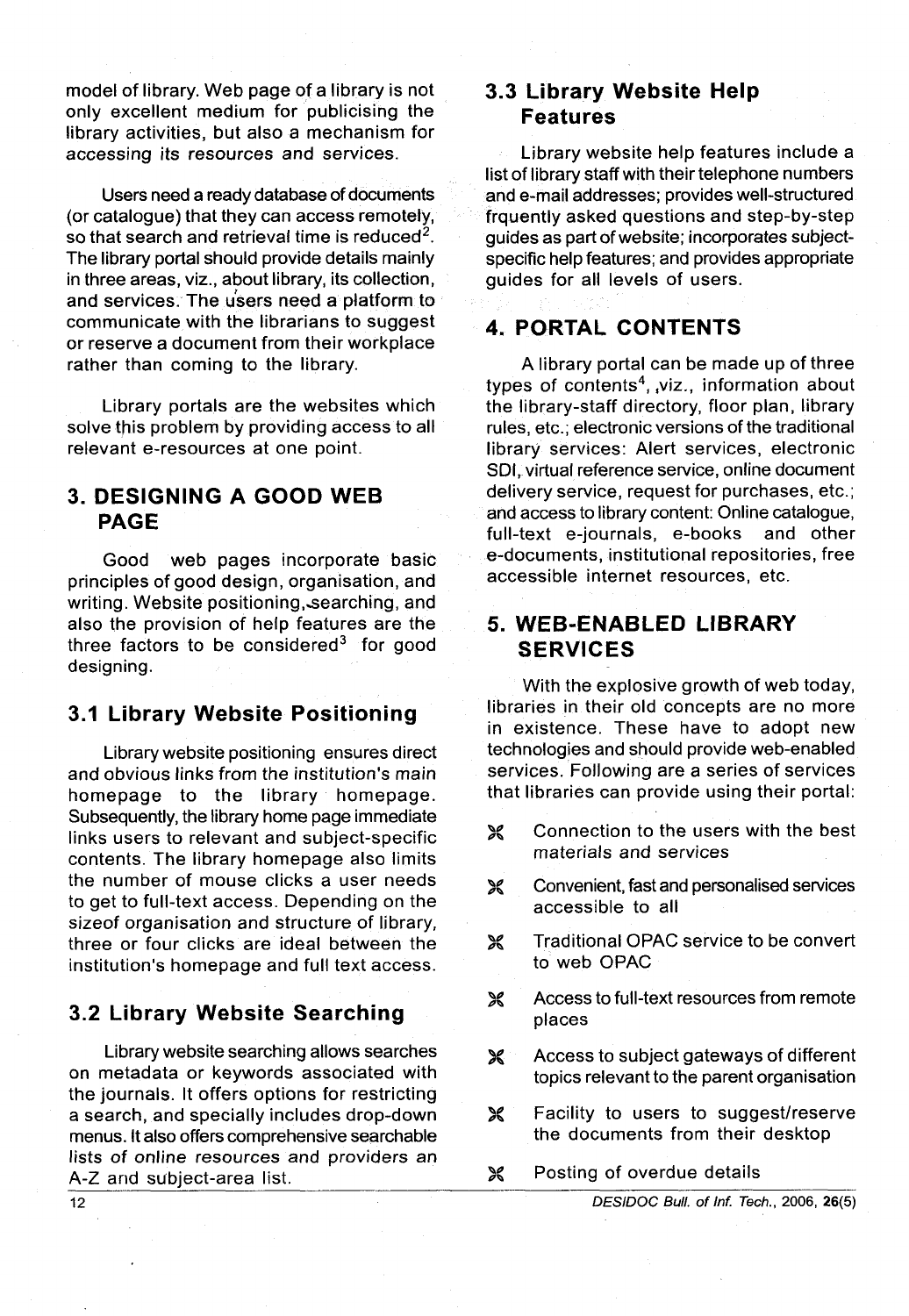- Provision of alert services like new  $\chi$ additions, conference, etc.
- Digital reference service by means of  $\chi$ 'virtual reference desk' or 'ask a librarian'
- Online inter-library loan service X
- Electronic SDI services X
- Web-based user education/virtual library Ж tours
- Integrated push-based services X

To meet the changing needs and expectations of users, libraries can improve the efficiency and effectiveness of their services and propagate their services and facilities to the users.

# 6. TIRC PORTAL OF NPOL

**Technical Information Resource Centre** (TIRC) portal of NPOL is a hyperlink-based portal application. TIRC is a special library that is providing information service to scientists, technical officers, and staff of the Laboratory as per their information needs. The portal provides full-text databases, online journals, e-books, web OPAC, and knowledge repository of the NPOL. Home page is a set of .asp

files and HTML files. To make the web pages attractive, animations using Macromedia Flash have been added. A Window and a Linuxbased as well as a networked-access storage server are being used for holding full-text databases of the journals subscribed by TIRC.

# 7. HOME PAGE OF TIRC **PORTAL**

Home page is the first page of the NPOL portal (Fig. 1). Using the home page the library users can access all resources from their workplace using desktops. Links have also been provided to intranet and e-mail and digital library facility of NPOL from the home page. It comprises a main menu linked to the following services:

- Digital library ঃ
- X e-journals
- X **Databases**

Ж

- X Knowledge acquisition and management
- Course materials on Continuing Education প্ল Programme (CEPs)

Conference alerts



Figure 1. Home page of TIRC portal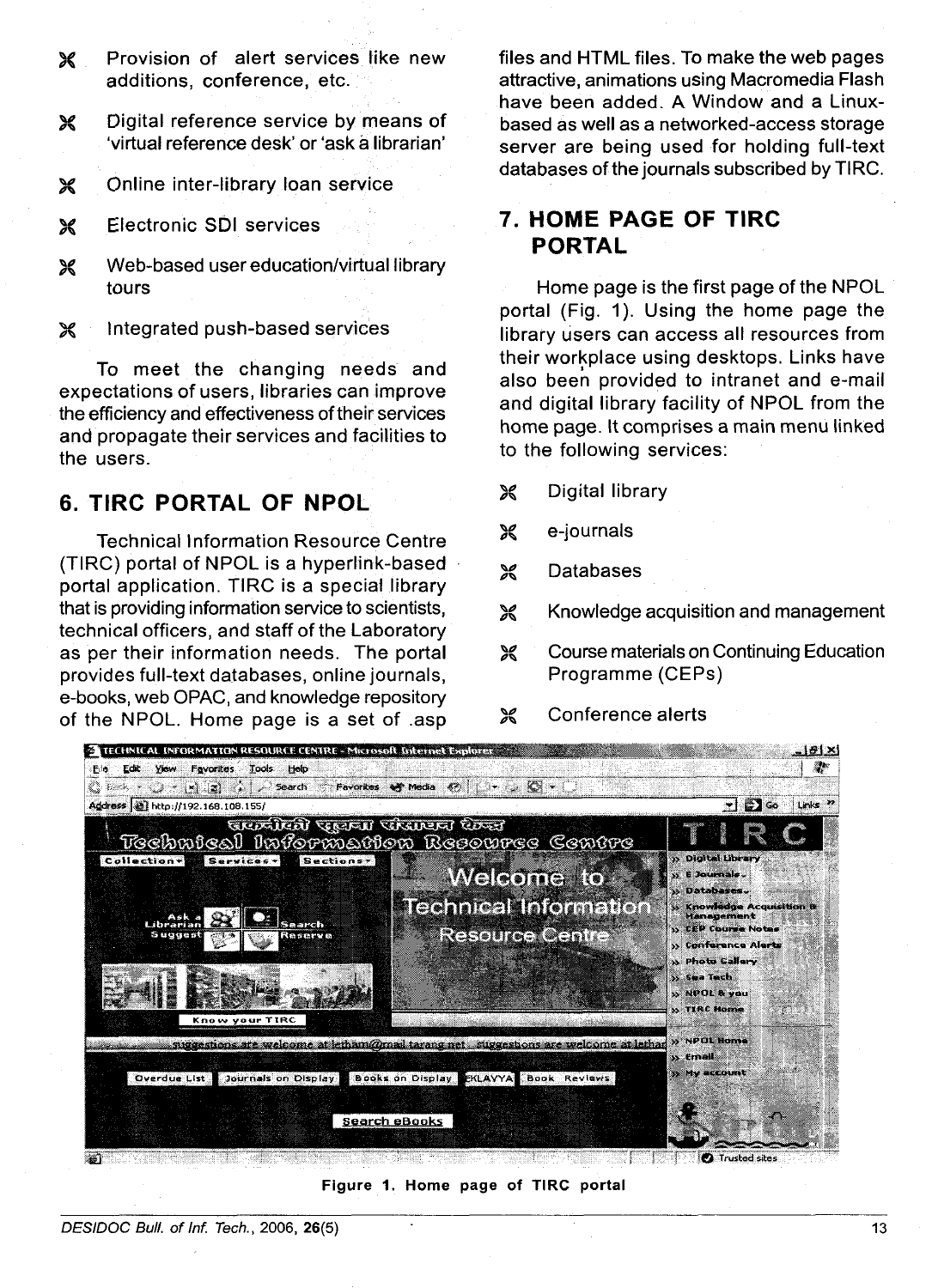#### > Photo gallery

**X** Sea Tech-A technical in-house journal of NPOL

#### **X** NPOL and you

NPOL is subscribing to many online journals. Portal has provision for accessing these by the link 'e-journal'. Details on international as well as national conferences have also been provided on the subjects of interest to NPOL staff. Photo gallery comprises photographs taken for various events held at NPOL. pdf files of 'Sea Tech' can be at 'Sea Tech'. NPOL and you is a guide for the fresh entrants to NPOL in a pdf format. In addition, link has alos been provided to NPOL's intranet and e-mail facilities. 'My account' provides the user a list of documents subscribed by them.

The Home page allows access to the entire collection of books, reports, standards, patents, etc, and also various sections under TIRC. 'Ask a Librarian' and other three links to search a document (web OPAC search) allows users to suggest a document for purchase or reserve a document if it is issued. All these links leads to LibSys main menu. 'Know your TIRC' leads the user to TlRC staff details, rules of TIRC, Library Committee and also various forms pertaining to TIRC. Various alerts like 'overdue list', 'journals on display' and 'books on display' for the benefit of the users. Besides, link to a virtual classroom facility run by NPOL for the IIT has been provided through Eklavya. A monthly time table for this has been displayed in the home page. Book reviews for the new books procured by TlRC is another facility being provided to the users.

# **8. OTHER SERVICES OFFERED THROUGH TlRC PORTAL**

The TlRC has been automated using the library software LibSys. The home page has integrated all its user-related modules (Fig. 2).

The digital library of TlRC has been developed using DSpace Linux and provides full-text search of the documents (Fig. 3). The library staff is responsible for collection development. Users can also submit digital documents to this collection. There is an e-book search facility for a collection of more than 5000 e-books. This is searchable by author, title, ISBN, keyword, etc.

Knowledge management plays a pivotal role in TIRC. From the TlRC portal, the link



**Figure 2. LibSys window of TlRC portal**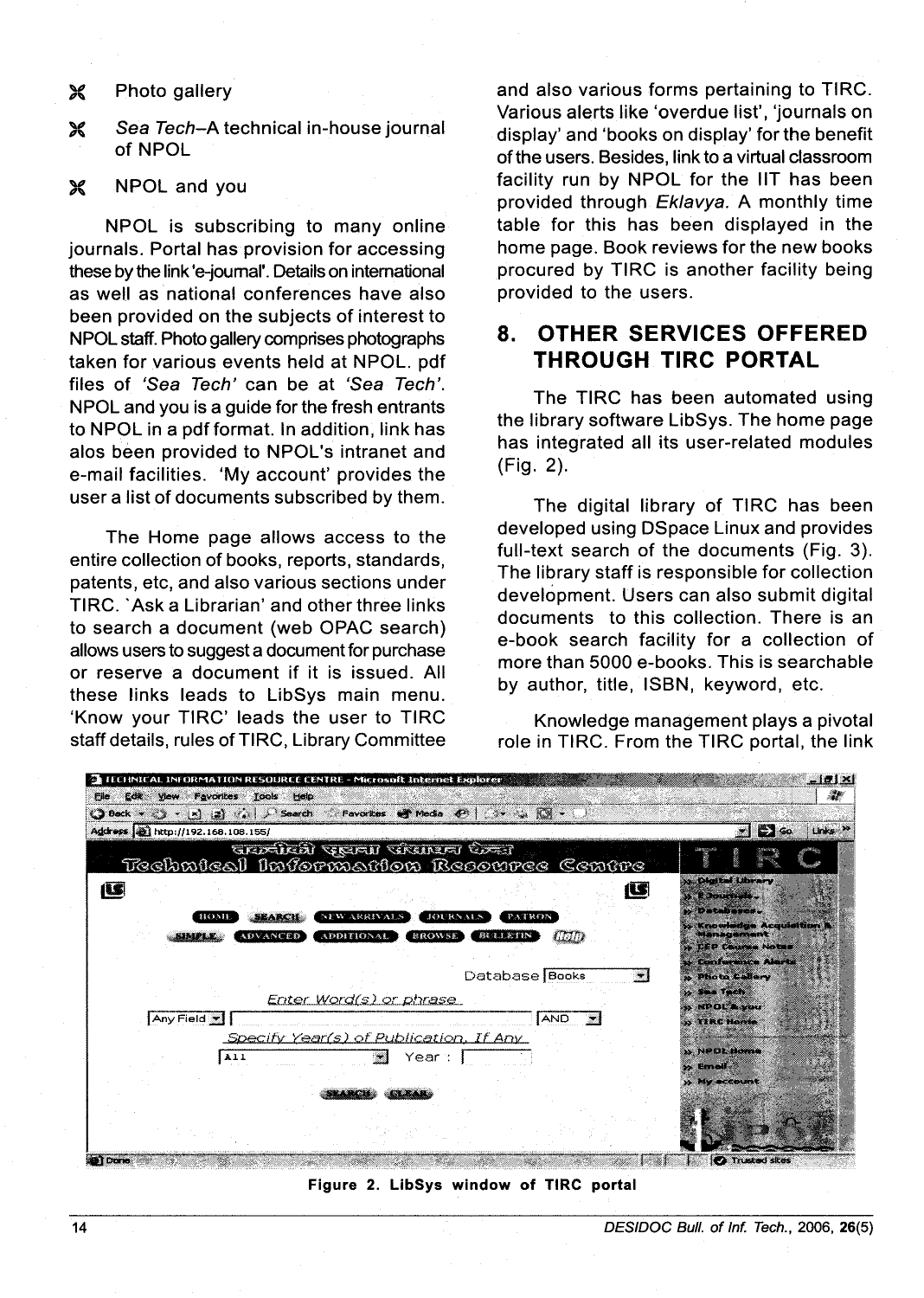

**Figure 3. Digital library of NPOL** 

knowledge acquisition and management (Fig. 4) leads the users to short description of knowledge management and full-text links to research papers, patents and CEP course materials. To extract the tacit knowledge, TIRC conducts lectures by the experts from different subject areas. These lectures are being digitised and made available from the

link 'Knowledge transfer workshops'. TIRC has also compiled various computer-based tutorials generated by NPOL scientists. These tutorials have been organised using html, and are being disseminated using the link KM tutorials. Under the link patents and research papers by NPOL staff, and reports, etc., can be accessed. TIRC is also offering



**Figure 4. Knowledge management portal**